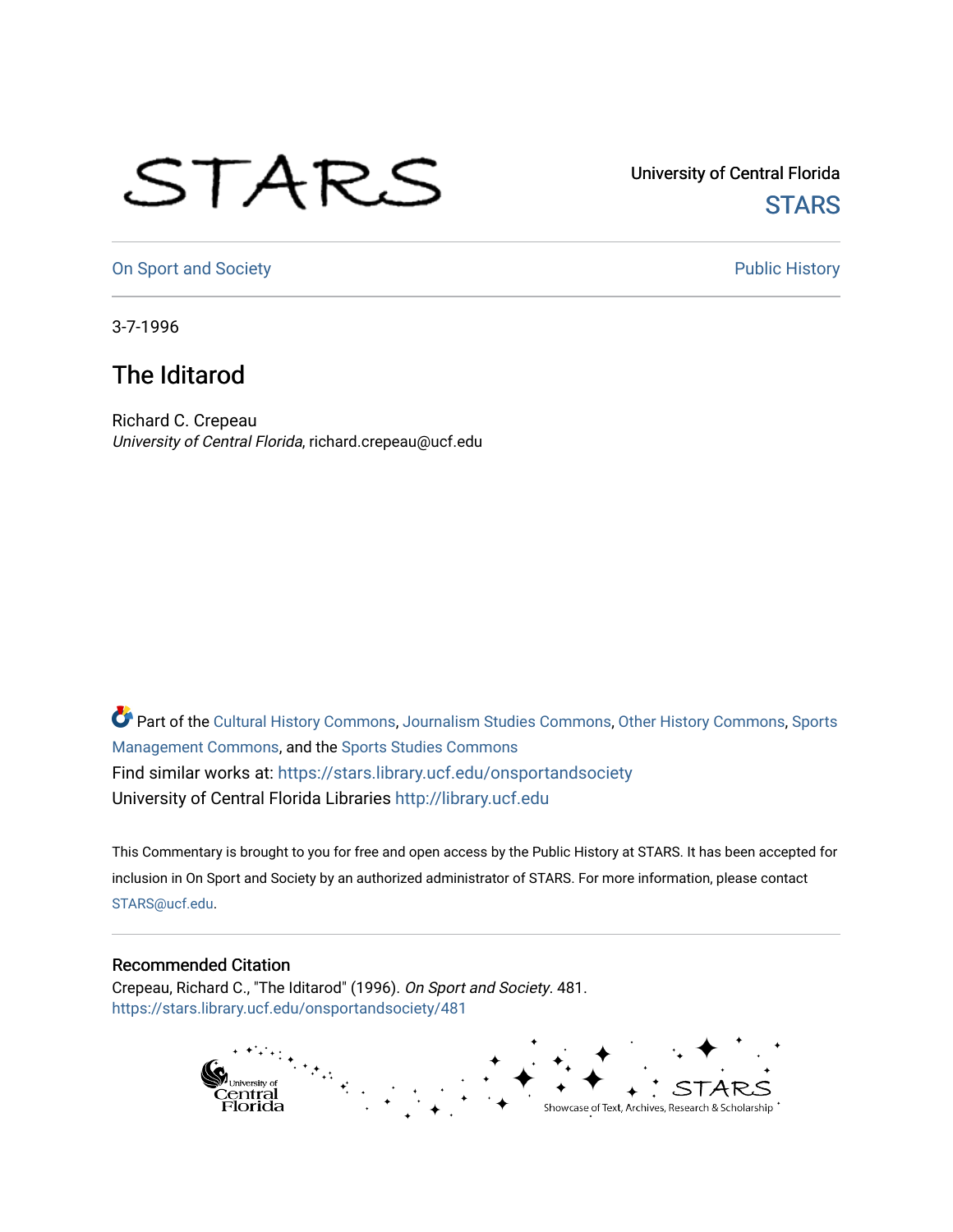## SPORT AND SOCIETY FOR ARETE March 7, 1996

It's the first week in March and in sporting terms that means it is the time of the first sounds of spring. No not the crack of the bat hitting ball, but the sounds of dogs barking and men and women urging them on down the trail. These are the sounds of "The Last Great Race on Earth," the Iditarod.

This 1,159 mile dog-sled race from Anchorage to Nome has been contested in Alaska, where spring in early March is but a rumor, for over two decades now. The race commemorates the transportation of serum by dog sled to Nome to fight a diphtheria epidemic in 1925. Dog Sled racing itself goes back into the late 19th century as a competitive sport, while the Iditarod was organized in the 1960s by Dorothy Page and Joe Reddington Sr. to save mushing from the growing trend toward snowmobiles.

The first race in 1966 consisted of two twenty-eight mile heats and was named the Iditarod Trail Seppala Memorial Race after Leonhard Seppala one of twenty drivers in the Great Race of Mercy in 1925. Seppala was a transplanted Norwegian who was already famous for having won the All-Alaska Sweepstakes of Nome three years in a row. The race was the first major mushing competition in the world.

The name "Iditarod" comes from the gold rush town of interior Alaska which sat on the major transportation and communications corridor linking mining camps, trading posts, and other towns.

This race evolved into the full-blown event we now watch by 1973. Thirty-four drivers and their dogs took on the course that year, in a race billed as 1,049 miles long, the last 49 miles symbolizing Alaska, the 49th State. The winner was Dick Wilmarth of Red Devil with a time of 20 days, 49 minutes, and 41 seconds.

The challenges are many. The elements often display their fury along the trails. Four years ago 150 miles into the race teams were bunching up because the trail ahead had been buried by blowing and drifting snow. A few days later strong winds and a rough trail had been compounded by overnight temperatures near minus 35 at Finger Lake.

In the 1990 race it was in turn too warm, too cold, the snow drifts were insurmountable, there were Buffalo on the trail, and two sleds were attacked by Moose, who tangled the lines and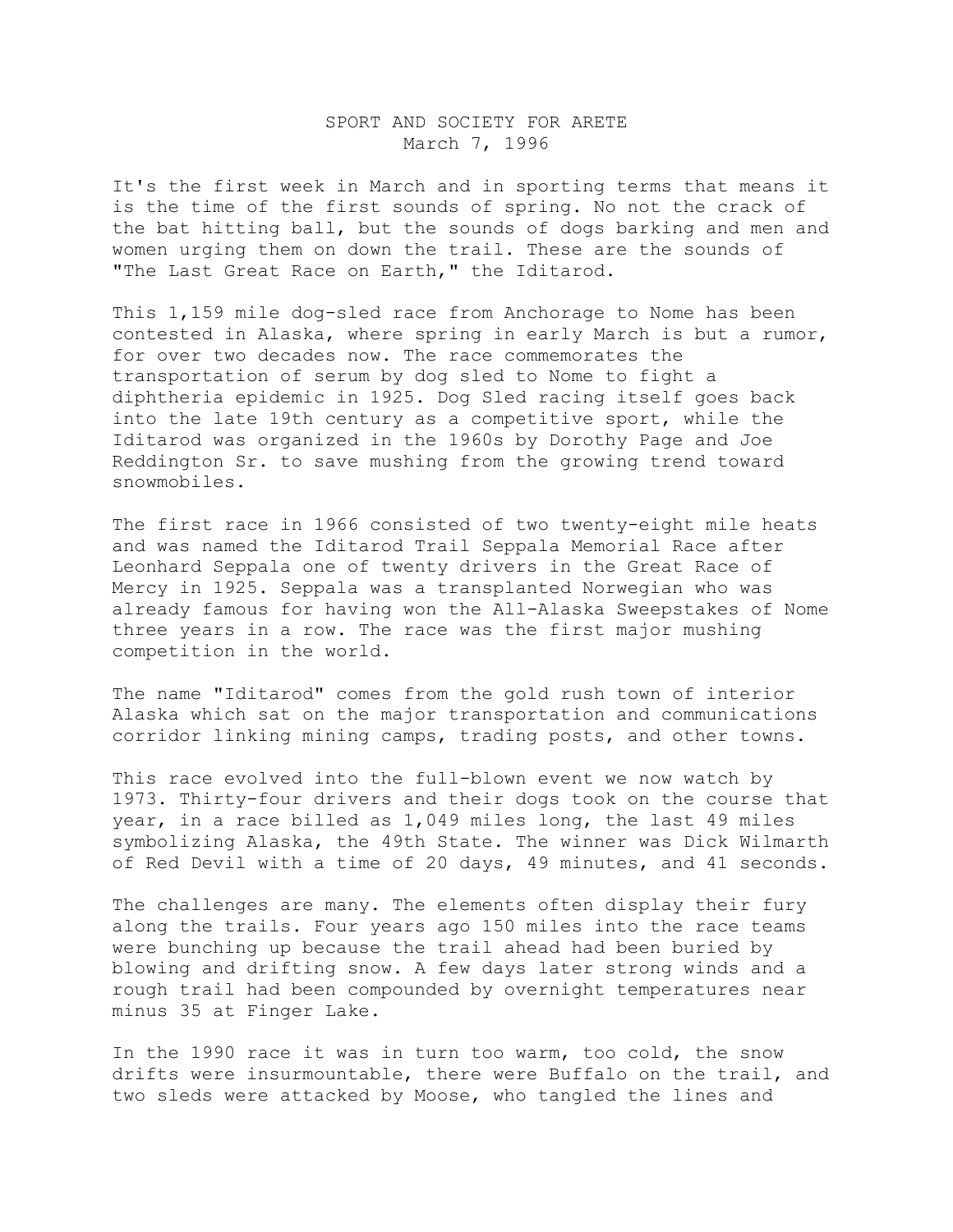stomped the dogs. The mountains and the tundra offer challenges of epic proportion. This year five-time winner Rick Swensen has already been disqualified because one of his dogs died on the trail.

The place names along the trail are expressive and exotic. Finger Lake, Rainy Pass, Koyak, Shaktoolik, Skwentna, the Yukon River, Cripple checkpoint. This is a test of man and animal against the power of nature in which the unexpected is always expected. This winter is no exception. Snow has been as rare as sunshine, and plans were being made to use snowmaking machines to prepare the trails for the race. Training was taking place mostly on frozen lakes. But then in early February several feet of snow buried the trails turning them into a quagmire of unpacked snow.

Some sixty mushers and their teams began the race last Saturday, and no one looks for a repeat of last year's record setting pace. Doug Swingley of Simms, Montana, was the first non-Alaskan to win the Iditarod, and he did it in record time of 9 days, 2 hours, 42 minutes and 19 seconds. This smashed the old record held by Swiss-born Martin Buser of Big Lake by nearly 33 hours, and was over ten days shorter than Wilmarth's winning time of 1973.

Buser will be heard again this year singing to his dogs, Swingley will be back to defend his title. Not competing is four-time champion Susan Butcher, who in 1990 was also the last woman to win the Iditarod. At age 39 Butcher, the all-time money winner and new mother, has retired.

During the last half of the 1980's the Iditarod was known for its battle of the sexes between Swensen and Butcher. T-shirts proclaiming "Alaska-where men are men and women win the Iditarod" were said to have irritated Swensen no end.

This year's competition has 60 mushers and their dogs, but prize money is down by \$50,000 from last year as a shoe company, pet food firm, and the Chrysler Corporation have backed away under pressure from animal rights groups. Five Alaska Dodge Dealers stepped in where Chrysler stepped out, and other Alaska firms have increased their corporate involvement.

Despite this sour note "The Last Great Race on Earth" really does live up to its name. The Dogs and their best friends challenge the elements and one another in a test of skill,